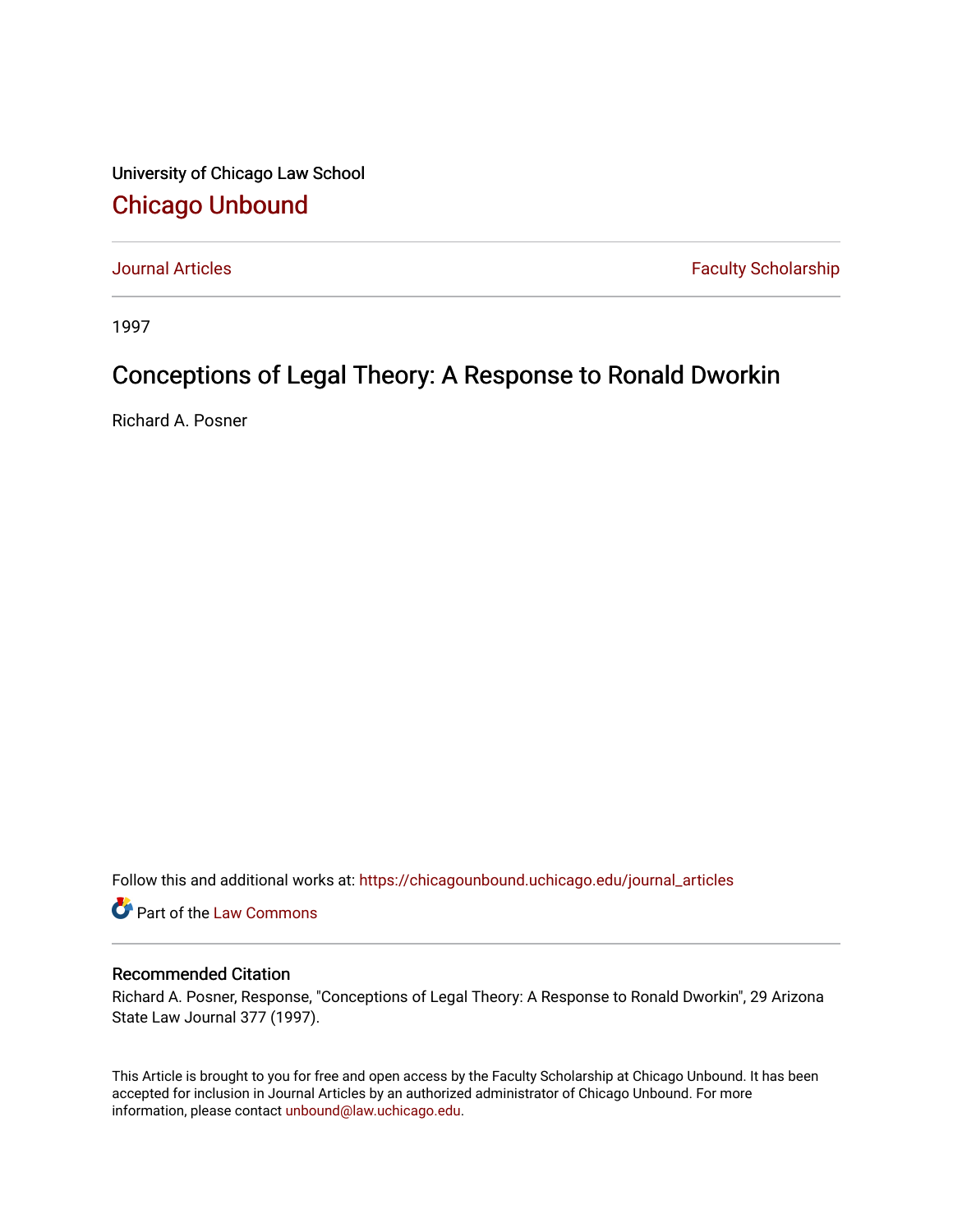# **CONCEPTIONS OF LEGAL "THEORY": A Response To Ronald Dworkin**

Richard **A.** Posner\*

The editors have kindly invited Professor Sunstein and me to comment on Ronald Dworkin's article *In Praise of Theory.'* The article is critical of what Dworkin calls the "Chicago School" of "anti-theorists,"<sup>2</sup> to which he has consigned both Sunstein and me despite the palpable differences between our views. I do not want to paper over those differences, but I do want to point out that Dworkin has committed the identical error in his criticisms of both of us, as well as mischaracterizing our views. That error is to announce a parochial definition of "theory," then define anyone who does not subscribe to it as an "anti-theorist." I shall explain this error and argue that it deforms Dworkin's analysis of my own conception of theory and that his own conception is inadequate as a guide for judges or others engaged in practical legal tasks.

I.

Dworkin's idea of "theory," specifically of the kind that should guide judges faced with difficult cases, requires that judges "justify legal claims by showing that principles that support those claims also offer the best justification of more general legal practice in the doctrinal area in which the case arises. **"3** The best (or better) justification is the one that "fits the legal practice better, and puts it in a better light."<sup>4</sup> In determining fit, the judge may find himself swept up in a process that Dworkin calls "justificatory

**<sup>\*</sup>** Chief Judge, United States Court of Appeals for the Seventh Circuit, and Senior Lecturer, University of Chicago Law School. I am indebted to Neil Duxbury, Lawrence Lessig, Martha Nussbaum, David Strauss, and Cass Sunstein for many helpful comments on a previous draft of this response.

**<sup>1.</sup>** Ronald Dworkin, *In Praise of Theory,* 29 ARIZ. **ST.** L.J. **353 (1997).**

<sup>2.</sup> Roughly two-thirds of Dworkin's article is devoted to the "Chicago School."

<sup>3.</sup> Dworkin, *supra* note 1, at 355-56.

<sup>4.</sup> *Id.* at 356.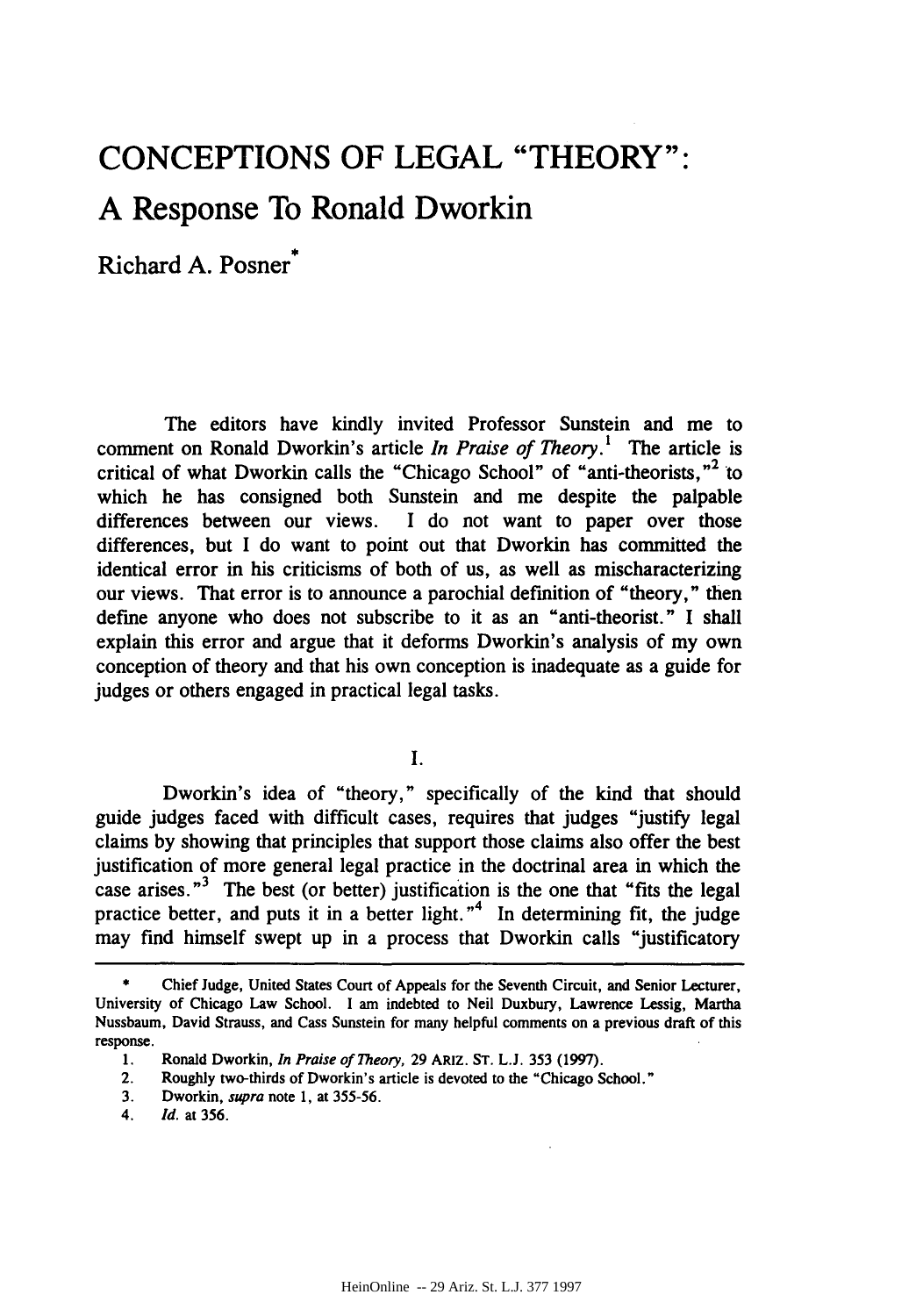ascent."<sup>3</sup> The judge finds himself challenged to consider how the justification that he has seized upon coheres with ever broader swatches of legal doctrine as questions are raised about its consistency with this or that legal-or moral-rule or principle. The concept of justificatory ascent is Dworkin's acknowledgment that judges more often reason upward from particular cases and arguments than downward from an overarching principle-such as egalitarianism, or utilitarianism, or Mill's conception of liberty-that makes the whole body of the law consistent. But he insists that through justificatory ascent a judge may be lofted to a high level of generality. So Cardozo, he says, "felt that [justificatory ascent was] necessary in *MacPherson v. Buick Motor Co.,* and he changed the character of our law. **"6** "[Liegal reasoning presupposes a vast domain of justification, including very abstract principles of political morality," and we must always be prepared "to reexamine some part of the structure from time to time... .<sup>7</sup> If judges are, as in our system, given the task of interpreting a constitution, they will have to undertake "a very considerable 'excursion' into political morality<sup>78</sup> or, equivalently, a "deep expedition into theory."<sup>9</sup> The judge who refuses to confront philosophical issues is an "ostrich."<sup>10</sup>

What Dworkin claims to be describing is not one theoretical approach among many, but "theory," so that Sunstein and I, who do not subscribe to Dworkin's conception of how judges should decide cases, are members of "the anti-theory army," along with "the post-modernists, the pre-structuralists, the deconstructionists, the critical legal students, the critical race scholars, and a thousand other battalions" of that army.<sup>11</sup> Dworkin says that my battalion of the antitheory army is that of the antimetaphysicians and pragmatic instrumentalists, and Sunstein's that of the "professionalists. **"12**

The labeling of his critics and antagonists as antitheorists is not a new tactic for Dworkin. His polemic against Robert Bork accused Bork, an

12. *Id.*

<sup>5.</sup> *Id.* at 357.

*<sup>6.</sup> Id.* at **358** (citing MacPherson v. Buick Motor Co., 111 N.E. 1050 (N.Y. 1916)). A curious example, as Cardozo's opinion does not explain the overarching principle in light of which privity should no longer be required for products liability (the holding of the case). The opinion is notable for its ingenious (or disingenuous) manipulation of precedent rather than for frank confrontation of the issues of principle or policy that the case raised. EDWARD H. LEVI, **AN** INTRODUCTION TO **LEGAL** REASONING 8-27 (1949); RICHARD A. POSNER, CARDOZO: A **STUDY IN** REPUTATION **107-09 (1990).**

**<sup>7.</sup>** Dworkin, supra note **1,** at **360.**

**<sup>8.</sup>** *Id.*

**<sup>9.</sup>** *ld.* at **371.**

**<sup>10.</sup>** *Id.* at 375.

<sup>11.</sup> Id. at 361.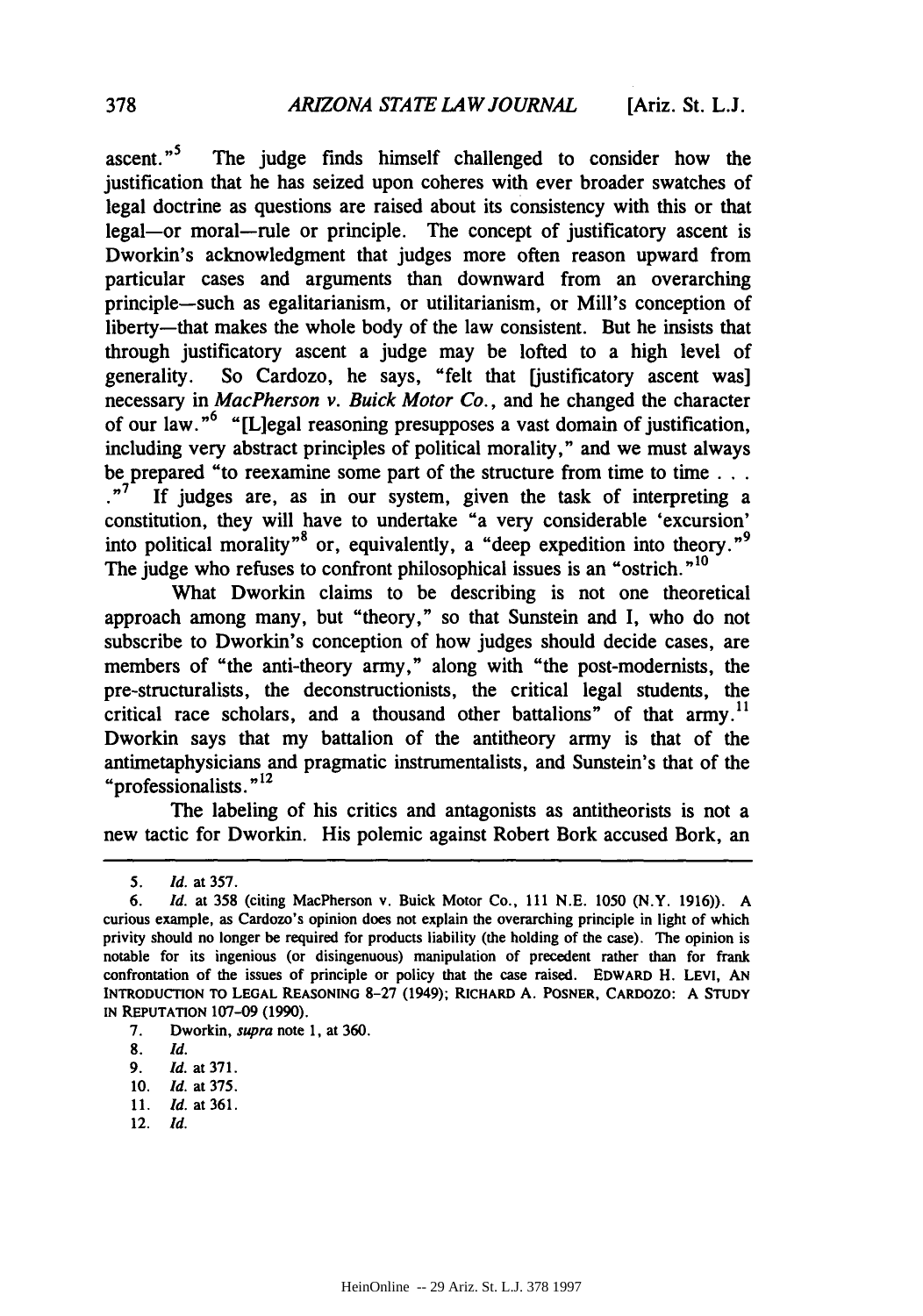influential although controversial constitutional theorist, of lacking "any constitutional philosophy at all. . **.** .[H]e believes he has no responsibility to treat the Constitution as an integrated structure of moral and political principles. . . .<sup>"13</sup> Dworkin equates theory to philosophy to treating the entire Constitution, and through justificatory ascent the entire body of American law, as "an integrated structure of moral and political principles."<sup>14</sup> Anyone with a more modest conception of the role of constitutional interpretation is not a theorist.

This is persuasive definition with a vengeance. Far from bearing only the meaning upon which Dworkin insists, "theory" is a word with no fixed or definite meaning, at least in normative discourse. Scientists, including social scientists (or at least economists), generally understand **by** "theory" an abstract, logically consistent model of causal relationships, applicable to some domain of physical reality or social practice, from which hypotheses can be deduced that can be confirmed or refuted (in some versions only refuted) with objective data generated **by** experimental or other systematic observation. The successes of the natural sciences have induced practitioners of other disciplines to describe their own work as "theory." Yet what should count as, say, a *moral* or a *legal* theory, or more precisely what these terms exclude, is completely unsettled. Some moral theories have the approximate form of the scientist's hypothetico-deductive conception of theory. They set forth and defend a logical model that has implications for specific moral issues, and they use the moral intuitions of the theorist, or of the theorist's moral community, as the data to confirm or refute the hypotheses. Some moral theorists insist that even our most deeply intuitive moral principles should, if necessary, be changed to conform to the theory. A typical *legal* theory is far more modest-a mere generalization that is claimed to subsume the leading cases in a particular field or subfield of law. More ambitious legal theories, such as Bork's theory of free speech that Dworkin found insufficiently theoretical, use principles drawn from other fields of discourse, such as economics or political theory, as criteria for evaluating specific legal doctrines and decisions. Some degree of generality or abstraction, and an insistence on consistency, are the bedrock requirements of "theory." Beyond this it does not seem possible to specify preconditions for what is to count as a moral or a legal theory.

**14. DWORKIN, FREEDOM'S LAW,** *supra* **note 13, at 273.**

**<sup>13.</sup>** Ronald Dworkin, *The Bork Nomination,* N.Y. REV. OF BOOKS, Aug. **13, 1987,** at **3, 10,** *reprinted as* RONALD DWORKIN, *Bork: The Senate's Responsibility, in* FREEDOM'S LAW: THE **MORAL READING** OF **THE AMERICAN CONSTITUTION** 265, **267, 273 (1996).**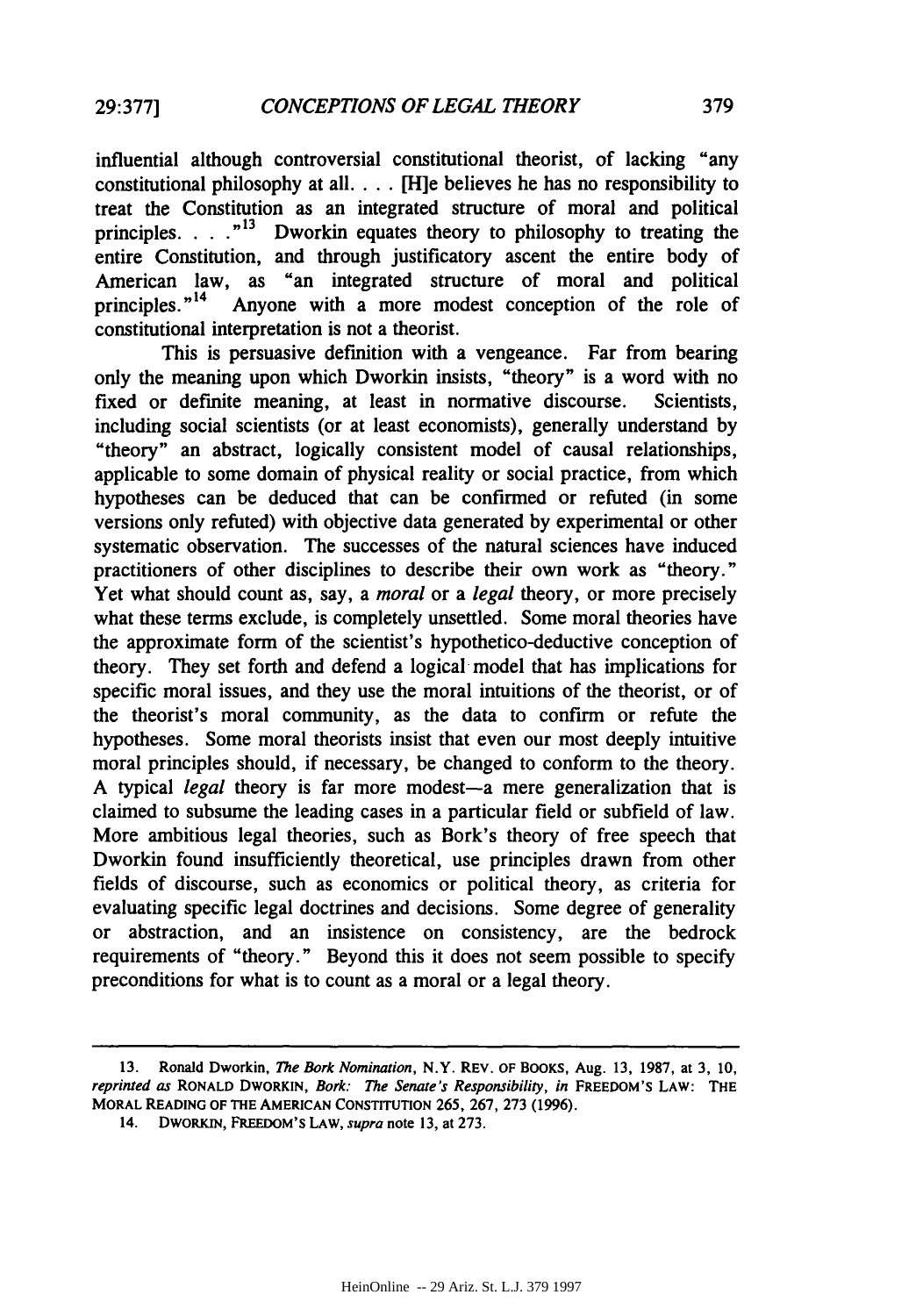Were this all that Dworkin meant by "theory"-an effort to achieve consistency and generality-he could not accuse Bork of lacking a constitutional theory, or Sunstein and me of being antitheorists. **By** "theory" Dworkin means his own, **highly** specific conception of legal theory. This conception is in the line of descent<sup>15</sup> from Wechsler's influential article on "neutral principles, $n^{16}$  which in turn has affinities to the "legal process" school and to natural law, to both of which Dworkin has fairly direct links.<sup>17</sup> and on the side of philosophy to the approach of Kant (as refined **by** Rawls), as contrasted with that of Aristotle. The heart of Dworkin's conception, as earlier the conception of legal theory held **by.** Wechsler and **by** Hart and Sacks, is the imposition of master themes, such as democratic legitimacy, or federalism, or relative institutional competence, or equality, on the particulars of the law. The professors propose, and the judges impose— "integrating" the Constitution, for example. That is why justificatory ascent is so important; it is the only way the judge who does not start with a master theme can end up with one.

Justificatory ascent should not be confused with induction. After the judge has reached the top, he kicks away the ladder. He accepts, by being forced to climb the ladder, that he cannot decide the case without adopting a master principle, but once it is adopted it decides the case. The top-down quality of the approach is shown by its practitioners' lack of serious, sustained interest in legal particulars from either a doctrinal or an empirical standpoint. As illustrated by the *Philosophers' Brief* that so strikingly fails to engage the many difficult institutional issues raised by its proposal of a constitutional right to physician-assisted suicide,  $^{18}$  there is little texture to

**<sup>15.</sup>** *See* David A. Strauss, *Principle and Its Perils,* 64 **U. CHI.** L. REV. 373, 376-81 (1997) (review of Dworkin's book *Freedom's Law, supra* note 13). "In nearly every respect, Dworkin's 'moral reading' [of the Constitution] was anticipated by the scholars of the late 1950s and early 1960s." Id. at 376.

<sup>16.</sup> Herbert Wechsler, *Toward Neutral Principles of Constitutional Law,* 73 HARV. L. REV. 1 (1959).

**<sup>17.</sup>** *See* **NEIL** DUXBURY, PATTERNS **OF AMERICAN JURISPRUDENCE** 205-299 (1995); **LLOYD** L. WEINREB, NATURAL LAW **AND JUSTICE** 119-21 (1987); Vincent A. Wellman, *Dworkin and the Legal Process Tradition: The Legacy of Hart and Sacks,* 29 ARIZ. L. REV. 413 (1987); *see also* Ronald A. Dworkin, *"Natural Law" Revisited,* 34 **U.** FLA. L. REV. 165 (1982). The classic of the legal process school is Henry M. Hart, Jr. & Albert M. Sacks, THE **LEGAL** PROCESS: **BASIC** PROBLEMS IN THE MAKING **AND APPLICATION** OF LAW (tentative ed. 1958) (published in 1994 with an introduction by William N. Eskridge, Jr., and Philip P. Frickey).

<sup>18.</sup> *See* Brief for Ronald Dworkin et al. as Amici Curiae, Washington v. Glucksberg, 117 **S.** Ct. 2258 (1997) [hereinafter Dworkin, Brief], *reprinted as* Ronald Dworkin et al., *Assisted Suicide: The Philosophers' Brief,* N.Y. REV. OF BOOKS, Mar. 27, 1997, at 41 [hereinafter Dworkin, *Assisted Suicide].* The brief lists Dworkin as the lead counsel for the philosophers (Rawls and others, as well as Dworkin himself) who are the amici. Regarding the question whether a right to physician-assisted suicide might in practice result in involuntary deaths, the brief is content to argue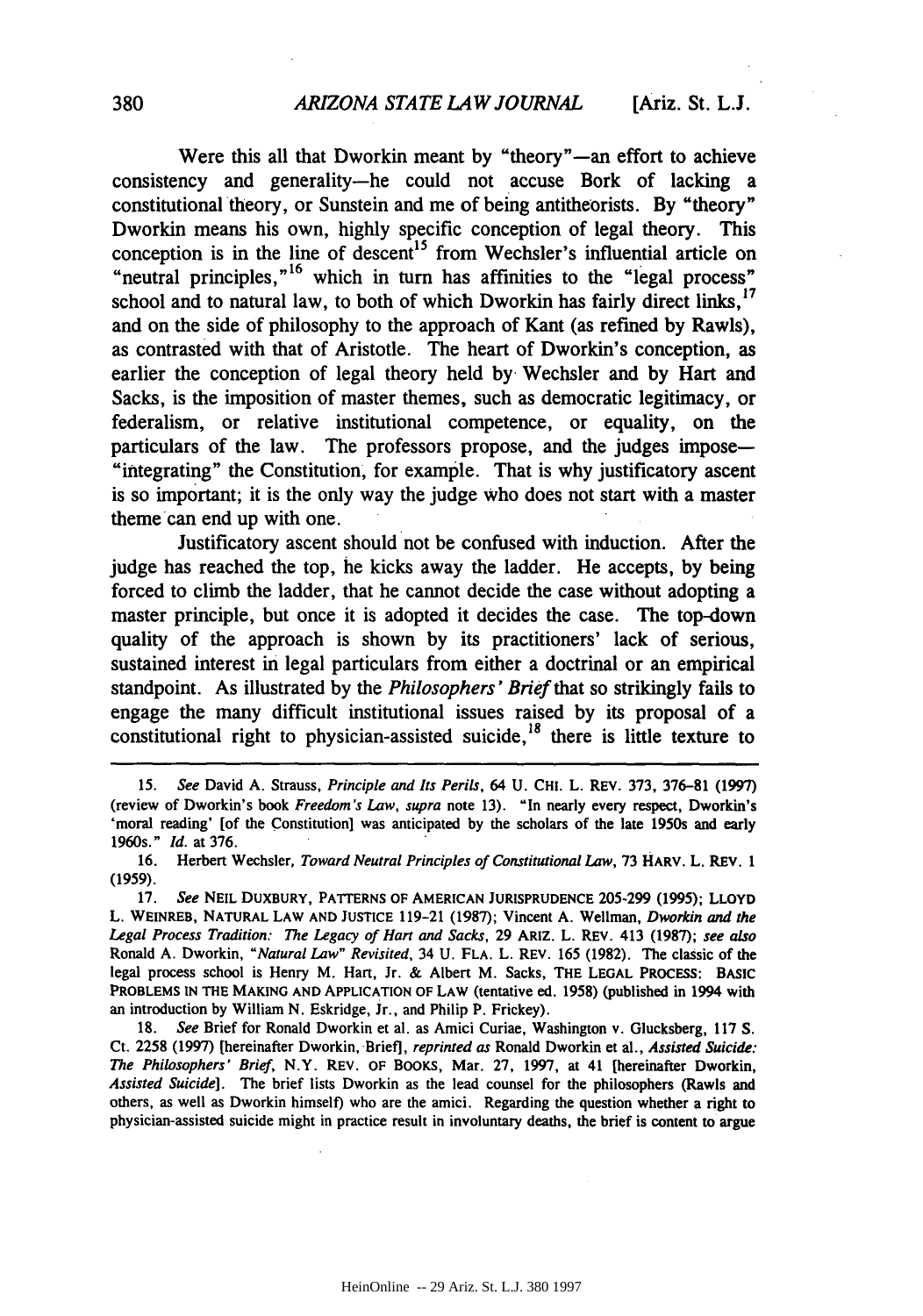**29:377]**

Dworkin's analysis of legal issues, just as there was little texture to Hart and Sacks', or to Wechsler's. Dworkin operates with "ideal types" (in Weber's sense) of affirmative action, pornography, and abortion, just as Hart and Sacks operated with ideal types of the court, the legislature, and the administrative agency, and Wechsler with an ideal type of apartheid, in which the harm to blacks from being prevented from associating with whites is exactly balanced by the harm to whites from being forced (if apartheid were prohibited) to associate with blacks. Dworkin's principles are different but the approach is the same, except that Dworkin evinces even less interest than Hart and Sacks or Wechsler in how a legal system actually works, in the practical capacities and political constraints of judges,  $19$  in the text and history of particular enactments, in the difference between holding and dicta (and hence in the scope of particular precedents), in the data and theories of the social sciences that relate to the issues that arise in the legal cases that interest him, or in the effects of legal rules. Dworkin's is one possible way of "doing" law, but it is not the only way that can claim to be theoretical or theorized.

II.

Thus, Dworkin's major claim, that because Sunstein and I do not share his approach to law we are antitheorists, fails; but his specific objections to our positions have still to be considered. Professor Sunstein can fend for himself, so in the remainder of this reply I shall confine myself to Dworkin's criticisms of me. He believes that I am a relativist and

that "the case law contains no suggestion that such protocols [for example, requiring two nonattending physicians to agree] are inevitably insufficient to prevent deaths that should have been prevented." Dworkin, Brief, *supra,* at \*14; Dworkin, *Assisted Suicide, supra,* at 45. The adequacy of *case law* to resolve such an issue is not discussed. The brief contains no references to any materials other than cases, statutes (one), and law review articles.

The reprint of the brief in the *New York Review of Books* comes with an introduction by Dworkin that cites several empirical studies, but they are not cited in the brief itself. *Assisted Suicide, supra,* at 41-42. Dworkin at least is a lawyer; the willingness of the other signatories of the brief, who are not lawyers, to sign a legal brief on a difficult issue of constitutional law is a striking illustration of philosophers' hubris.

<sup>19.</sup> How strange of him to say, "I agree with the critics that not *all* judges are trained in philosophy." Dworkin, *supra* note 1, at 375 (emphasis added). I have never met a *single* judge of whom it could be said with a straight face that he had been "trained in philosophy." It is true that Learned Hand had studied philosophy at Harvard, and Holmes certainly had a philosophical bent; but these were judges who had been educated in the nineteenth century. The term "trained in philosophy" would have to be given a very special meaning to be descriptive of such Dworkinian judicial heroes as Warren, Brennan, and Blackmun, though doubtless some of the law clerks who ghostwrote the opinions that Dworkin admires had philosophical training.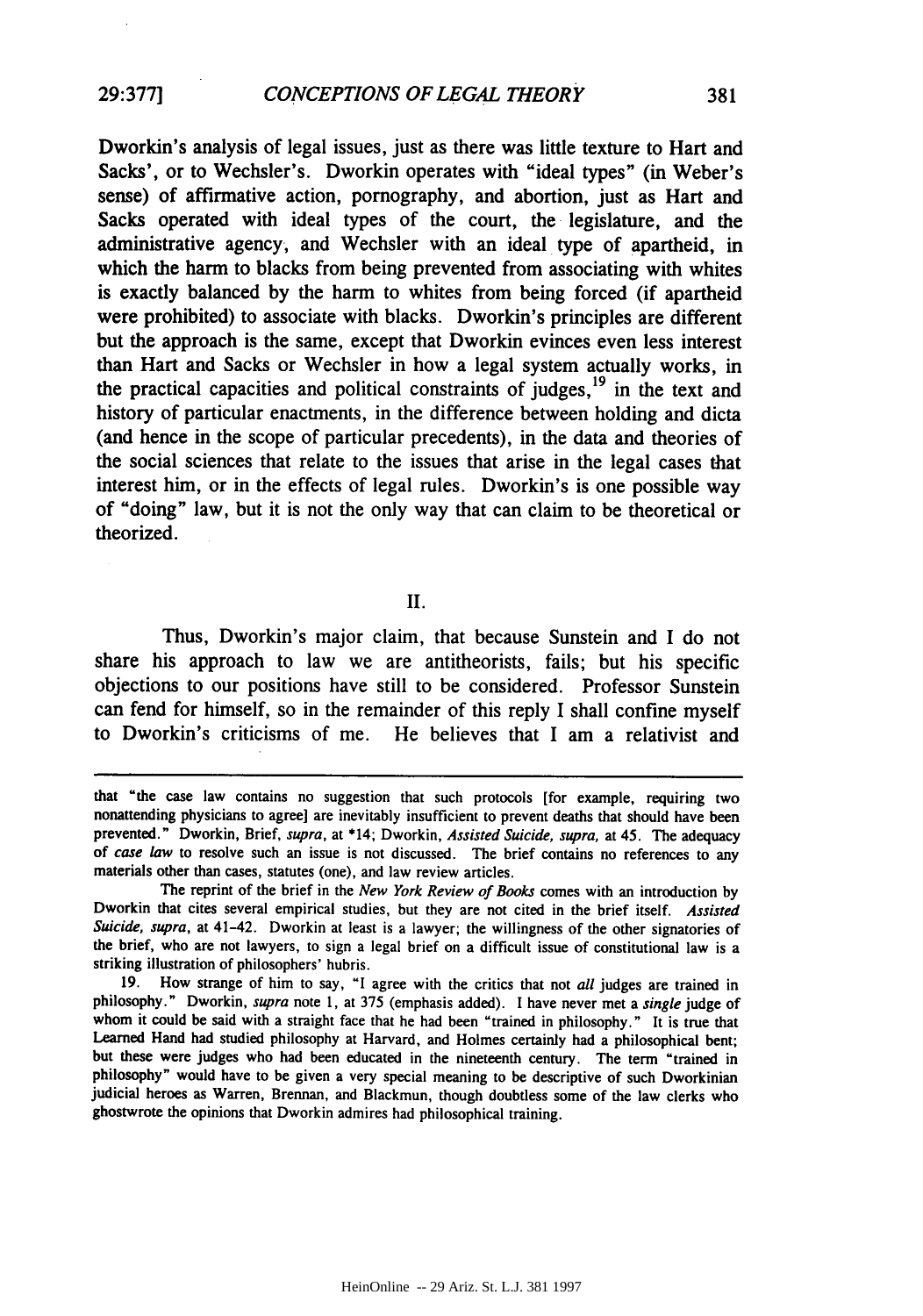(inconsistently) a utilitarian. I am neither. But if I were both (if that were possible, which it is not), this would not make me an "antitheorist," for relativism and utilitarianism are themselves theories. It would make me an anti-Dworkinian, and this can help us see in what a *special* sense Dworkin uses the words "theory" and "antitheory."

### *A.*

Dworkin accuses me of flirting with postmodernists who believe "that there is no objective truth about political morality," that "all our convictions on these matters-and more fundamental issues, including, for example, whether genocide is wicked . . . -are simply creatures of . . . 'language games.' $\frac{1}{20}$  He claims to find this "flirtation" in my book *Overcoming Law.* All he cites in support of this claim, however, is a discussion of pragmatism that concludes that pragmatism "is *not* epistemological or moral skepticism, or scientific or moral relativism. $n^{21}$ Moral relativism, as he uses the term, is the idea that all moral beliefs are matters of mere "opinion, $n^{22}$  rather than of right and wrong. This would mean that if someone said to me that it was okay to torture children, all that I could say in reply was that I disagreed but that every person is entitled to his own opinion. That is not my view, though I do not think that the moral wrongness of the practices that we abhor can be demonstrated by the sort of procedures that we would use to show that no human being has ever eaten an elephant at one sitting, or that when rational members of a society disagree profoundly about the morality of a particular practice, as they do in our society about abortion, their disagreement can be resolved by arguments that will prove one side's position "true" and the other's "false." Such issues get resolved, sometimes by force, sometimes by experience, sometimes by displacement of interest to new problems, but rarely if ever by argument. Moral argumentation is too weak an intellectual tool to dislodge moral convictions. (Here may be where Dworkin and I crucially disagree.) Twenty-five years of inconclusive debate about the political morality of antiabortion laws illustrate the limitations of argument in settling moral debate. This does not show that there are no moral truths, for there are unresolved scientific debates older than the abortion debate, yet undoubtedly (or so I

<sup>20.</sup> Dworkin, supra note 1, at 361.

<sup>21.</sup> **RICHARD A. POSNER, OVERCOMING LAW 10 (1995) (emphasis added); see** also **id.** at **36; RICHARD A. POSNER, THE PROBLEMS OF JURISPRUDENCE 77 (1990) [hereinafter POSNER, JURISPRUDENCE].**

<sup>22.</sup> **Dworkin,** supra **note 1, at 362-63.**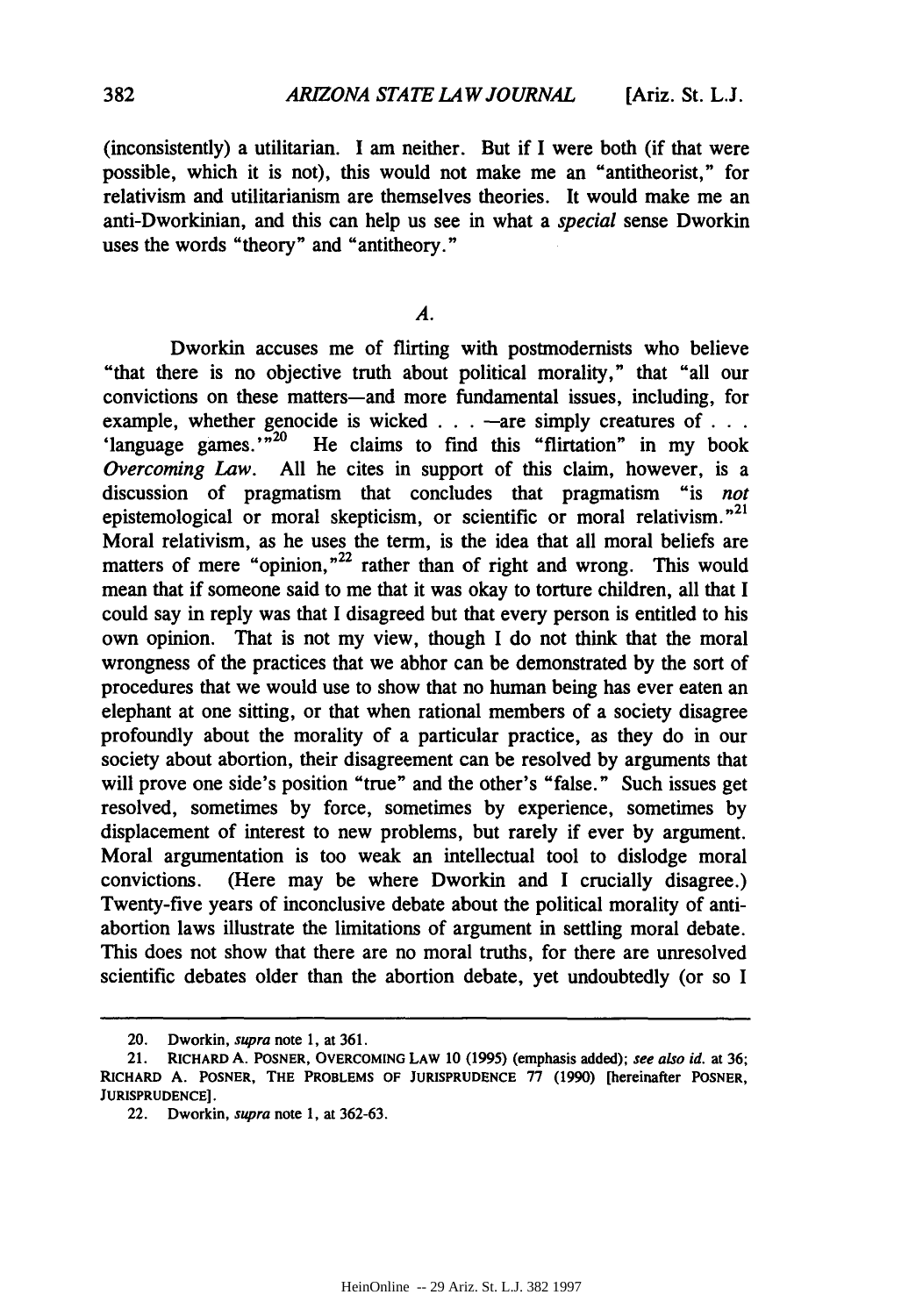would argue) there are scientific truths. The seeming interminability of the abortion debate-not only the lack of resolution but the lack of any progress toward a resolution (I mean an intellectual, not a political, resolution)shows only that either the morality (or immorality) of abortion is not one of the moral truths or that we lack the tools for determining whether it is one of them.

That I do not have Dworkin's faith in the cogency of his kind of moral reasoning does not make me a relativist. Nor does my belief that most moral truths, unlike scientific truths, are local truths. They are specific to particular societies, rather than being universal. Often they are specific to particular constellations of culture-laden facts-a specificity in which Dworkin, emphatically a "big picture" man, a universalizing rationalist, has no interest. The same physical act-killing another human being, for example-may be unquestionably moral in some circumstances and unquestionably immoral in others. Abortion is abortion whether the mother's life is endangered or she just does not want to have another girl baby, but it does not follow that the morality of abortion is the same in the two cases. Making slaves of captives when the only alternative would be to kill them does not have the same moral valence as a system of chattel slavery. Infanticide has a different moral valence in a society on the edge of starvation than in one that has the material resources to support all infants.

Dworkin might argue that unless moral principles are universal, there is no ground for pronouncing a society's practice either moral or immoral, so that without universal moral principles morality really does become just a matter of opinion. (This is related, as we are about to see, to his criticism of pragmatism.) **I** do not agree. Often it is possible to show that a society's practice is inconsistent with its premises—the practice might be to sacrifice virgins in order to prevent drought, and it might be shown that the sacrifice had no effect on the likelihood of a drought. **If** this were shown, and if the society had a norm against the gratuitous slaughter of its members, and yet it continued the practice even after being forced to admit that it was inefficacious, the society would be acting immorally. **If** it turns out, as I believe it would on examination, that all societies have a norm against the gratuitous slaughter of their members, this would be a universal moral norm-an absolute, if one likes the term.

The position that **I** have sketched is not moral relativism; at least it is not the position that Dworkin attributes to me, that moral beliefs are entirely a matter of opinion. Where we surely differ is on whether it is possible to derive answers to concrete moral issues such as the morality of abortion or infanticide from moral norms sufficiently abstract to claim universal or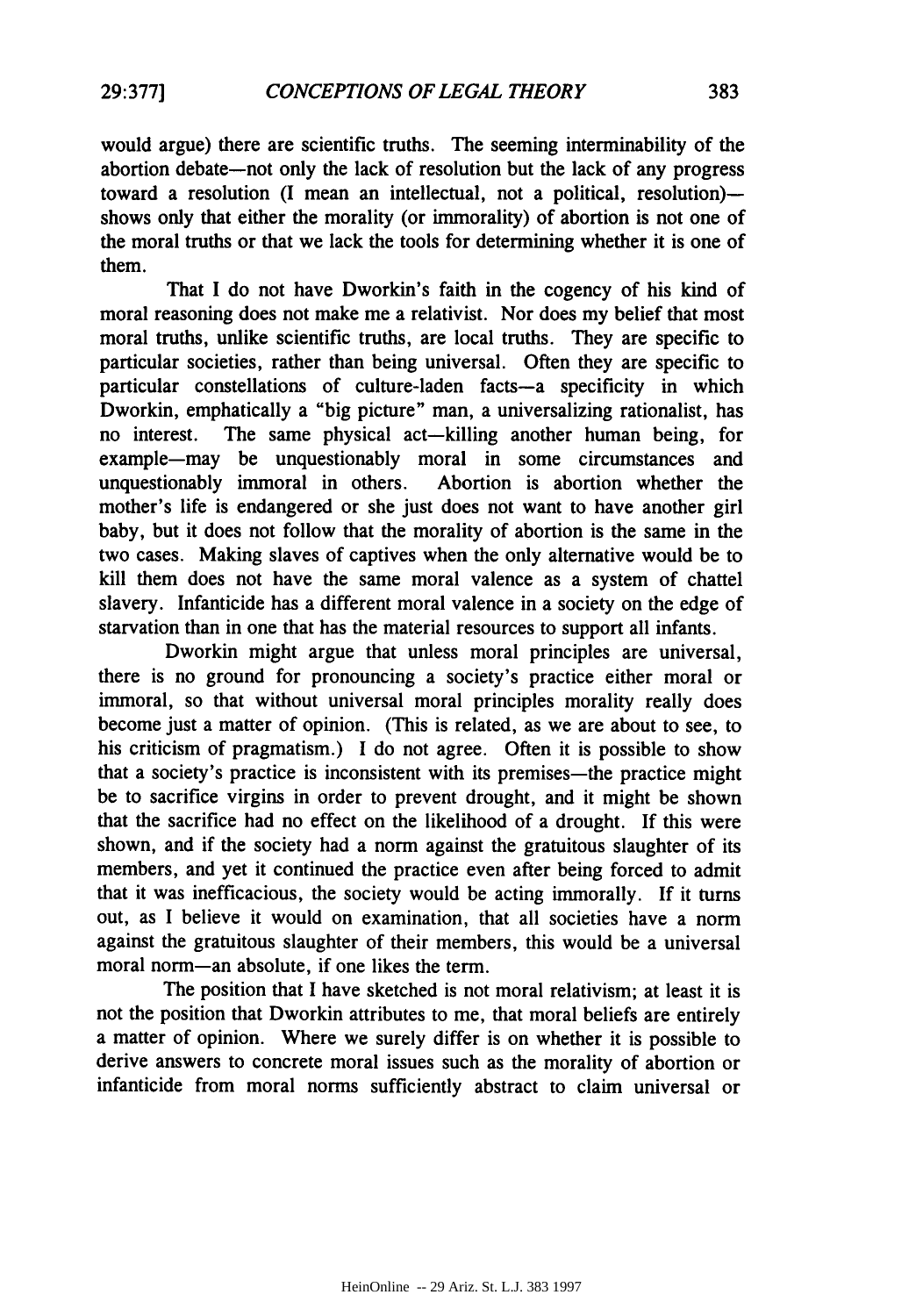absolute validity-though I do not deny the *political* value of appealing to universal moral values (the "brotherhood of man," for example) as a bulwark against the kind of aggressive ethnocentrism epitomized by Carl Schmitt's slogan "all right is the right of a particular *Volk."23* I would add that we distinguish between cultures whose presuppositions are so foreign to our own that they seem to belong to a different moral community and efforts of particular societies within our own Western culture to secede from the moral community, as Germany tried to do in the Nazi era. Even if moral principles are local, the "localities" within which they bind may be extensive.

*B.*

Dworkin's more sustained criticism is of the pragmatic approach to law, which he considers a rival to "theory," that is, to Dworkin's conception of theory. He begins by claiming for his own conception what I had described as the pragmatic virtues. He challenges the statement in *Overcoming Law* that "the adjectives that . . **.** characterize the pragmatic outlook-practical, instrumental, forward-looking, activist, empirical, skeptical, antidogmatic, experimental—are not the ones that leap to mind when one considers  $[Dworkin's]$  work.<sup>"24</sup> He discusses two of these adjectives-"forward-looking" and "experimental"-embracing the first and implying that the others (all but "experimental") describe his work as aptly as that of any pragmatist.

This is a surprise. Dworkin an "activist"? His critics might describe him as one, but his own view is that judges who *refuse* to do law in the grand Dworkinian manner are the lawless ones, the activists.<sup>25</sup> Empirical? That is not the impression conveyed by the *Philosophers' Brief* or the discussions in Dworkin's books and articles of abortion, affirmative action, civil disobedience, defamation, pornography,<sup>26</sup> and the environment.<br>Practical? Instrumental? Skeptical? Antidogmatic? Dworkin is a high

25. See POSNER, JURISPRUDENCE, supra note 21, at 22-23.

26. He has, however, glanced at the empirical question of whether pornography incites violence against women. See DWORKIN, FREEDOM'S LAW, supra note 13, at 375 nn.20-21, **378** n.4.

**<sup>23.</sup>** Quoted without an indication of its source in Mark Lilla, *The* Enemy of Liberalism, N.Y. REV. OF BOOKS, May 15, 1997, at **38.**

<sup>24.</sup> POSNER, OVERCOMING LAW, supra note 21, at 11. Dworkin modestly omits the next sentence: "Not that his work does not have many virtues, but they are not those picked out by my list." *Id.* I was not trying to be polite. I consider Dworkin's work to have great merit, see, e.g., RICHARD A. POSNER, LAW **AND** LEGAL THEORY **IN** ENGLAND **AND** AMERICA vii, 10-20, 36-37 (1996), and his position as our leading living philosopher of law to be deserved.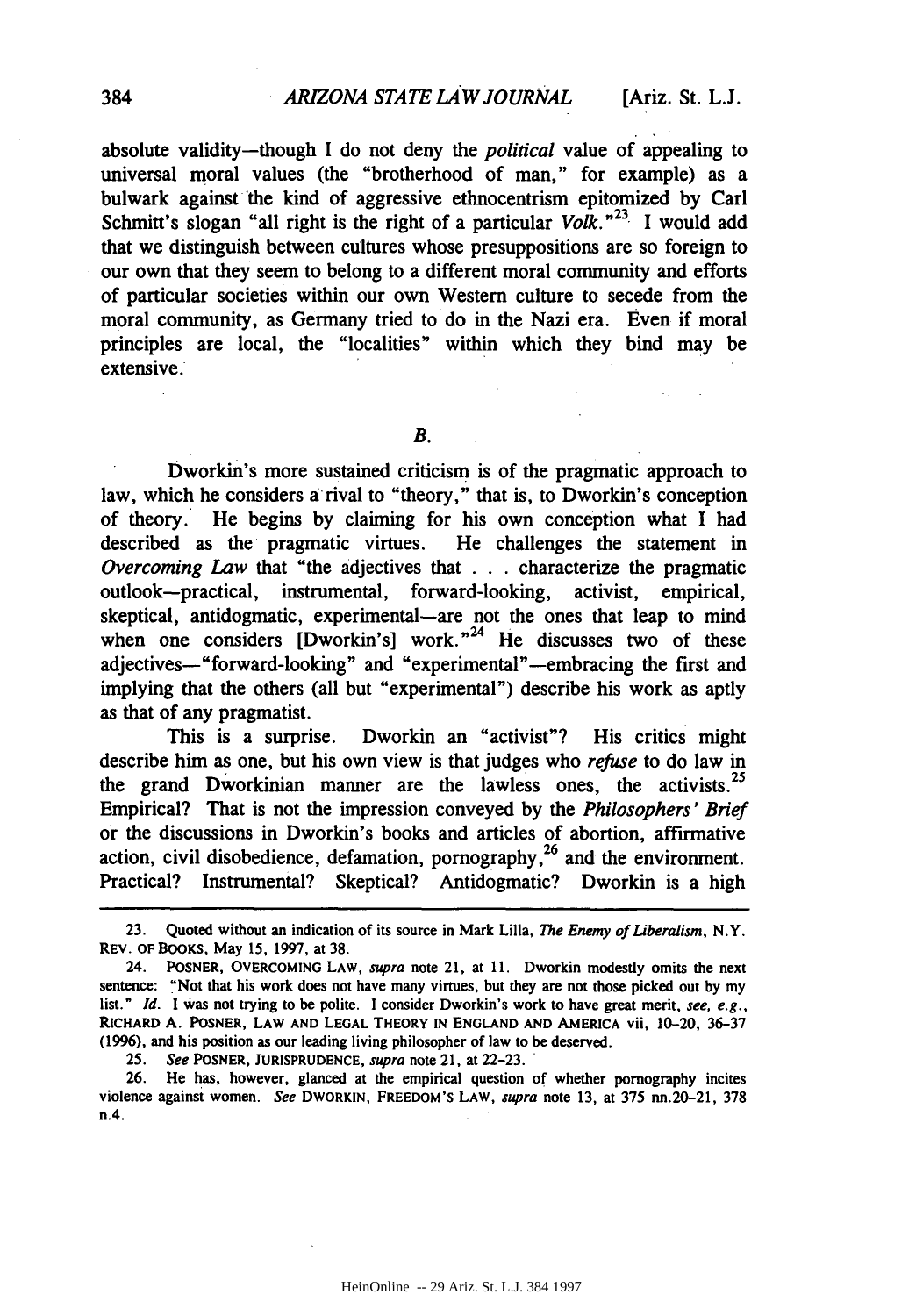rationalist with (as it seems to me<sup>27</sup>) a weak sense of fact; not one of these terms fits him.

1. About "forward-looking," Dworkin says that if it means "consequential," then his approach *is* forward-looking because "[i]t aims at a structure of law and community that is egalitarian";<sup>28</sup> only if "forwardlooking" is equated to utilitarian is he not forward-looking. But the term is not used in *Overcoming Law* to denote either consequentialism or utilitarianism. It is used to contrast an approach, the pragmatic, that aspires to make things better for the present and the future and cares about the past only insofar as the past provides guidance to the present and the future, with an approach that values the past for its own sake-as in "the past must be allowed some special power of its own in court, contrary to the pragmatist's claim that it must not. $\frac{1}{2}$ <sup>29</sup> This is neither consequential nor forward-looking.

I do not mean that Dworkin is unconcerned with consequences. But he is less concerned with them than I am. Although he denies that pornography contributes to crime or to discrimination against women, he would give much less weight than I would to any bad consequences of pornography even if they could be proved beyond a reasonable doubt, because he attaches great importance to the nonconsequential principle that people ought to be allowed to read what they please, which to me is simply one value to be weighed against others. For him, the fact that government "insults its citizens, and denies their moral responsibility, when it decrees that they cannot be trusted to hear opinions that might persuade them to dangerous or offensive convictions<sup>"30</sup> is a far more important justification for free speech (including the right to read pornography) than any instrumental justification that might be offered.

2. With regard to my suggestion that he is not "experimental," Dworkin says that I must mean that he rejects the idea that "[1]awyers and judges should try different solutions to the problems they face to see which work, without regard to which are recommended or endorsed by some grand theory."31 This is restated a bit later as the judge is "not to worry about what is really true but just to see what works. $1^{32}$  This is said to be useless advice if the question the judge has to decide is whether to hold drug companies in DES cases liable for the harm done by their defective product

**<sup>27.</sup>** See, e.g., RICHARD **A.** POSNER, **THE** ECONOMICS OF **JUSTICE 376-77 (1981);** see also POSNER, OVERCOMING LAW, supra note 21, at **187-88.**

**<sup>28.</sup>** Dworkin, supra note **1,** at 364.

**<sup>29.</sup>** RONALD DWORKIN, LAW'S EMPIRE **167 (1986).**

**<sup>30.</sup>** DWORKIN, Why Must Speech be *Free?,* FREEDOM'S LAW, *supra* note **13,** at 200.

**<sup>31.</sup>** Dworkin, *supra* note **1,** at **366.**

<sup>32.</sup> *Id.*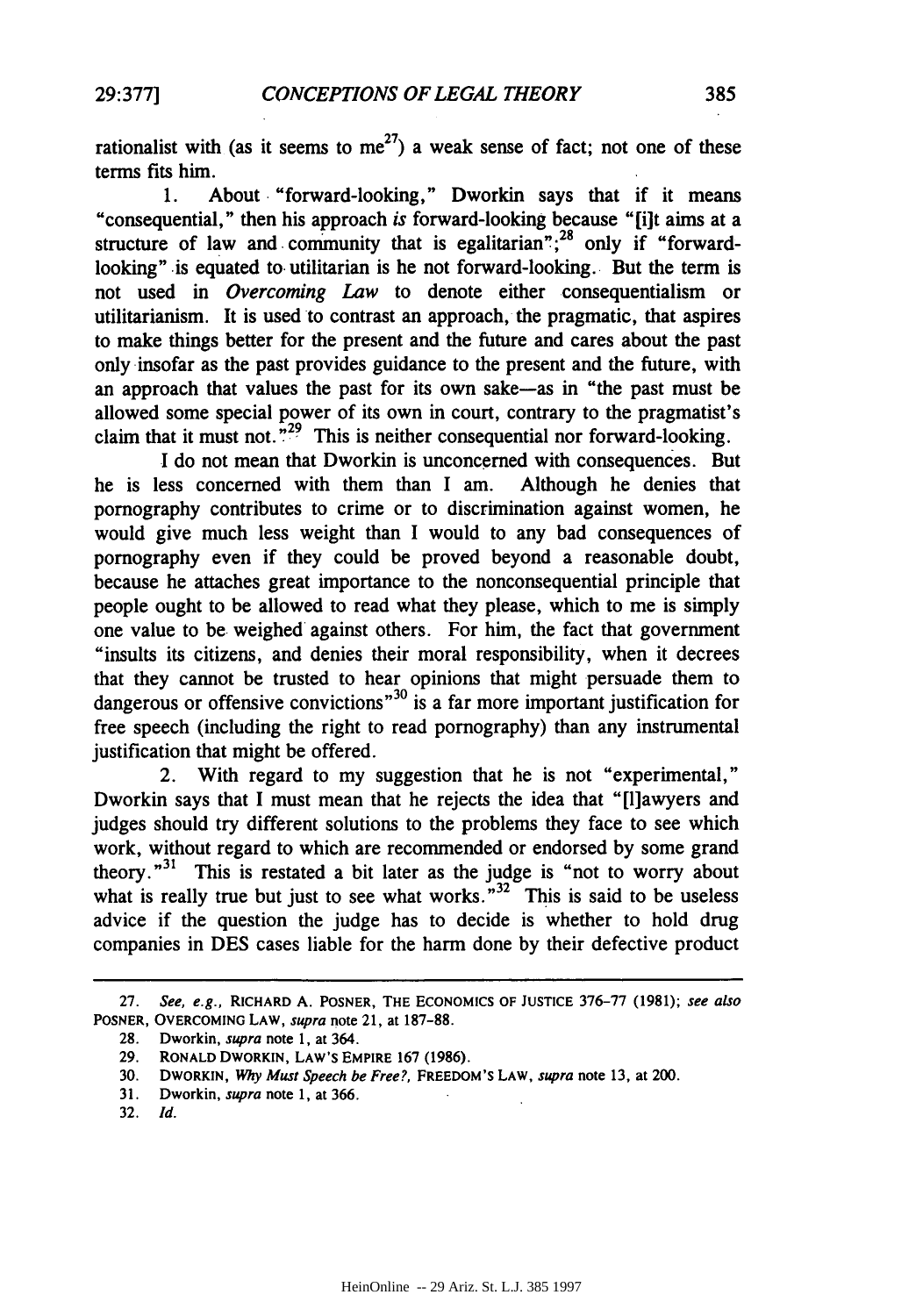even if it cannot be determined which drug company's **DES** pills were taken by which plaintiff's mother;  $33$  or if the question for the judge is whether abortion should be forbidden. The advice to experiment is useless in these cases, Dworkin argues, because judges would have no standard for what counts as "working," and thus for evaluating the results of the experiment, unless they thought through the underlying issues, such as collective versus individual responsibility for harms, or the human status of the fetus.

He is right that judges need rules or standards to guide them; but I had not denied this in commending experimentalism. I had said that the pragmatist "is drawn to the *experimental* scientist, whom [the pragmatist] urges us to emulate by asking, whenever a disagreement arises: What practical, palpable, observable difference does it make to  $us^{2n^34}$  Scientific experimentation does not proceed in a theoretical vacuum. The quoted passage is advising judges and other legal thinkers not to become entangled in disputes that have no practical significance, disputes such as whether judges "make" or "find" law. It is not recommending the creation of rules of law by trial and error. To attempt to decide cases without a sense of what the purpose of the applicable law is-and so in the DES cases without asking whether the deterrent and compensatory objectives of tort law would be served by collective responsibility in the circumstances of irremediable uncertainty presented by those cases-would be unpragmatic.

Yet the example of abortion shows that even the trial and error version of experimentalism has a legitimate place in the legal process-so here is another place where there is more than a semantic disagreement between Dworkin and me. A telling criticism of *Roe v. Wade* is that the Supreme Court prematurely nationalized the issue of abortion rights. Had the Court either ducked the issue completely or based the decision on a narrow ground (such as that the Texas law at issue did not contain enough exceptions), the states would have been free to experiment with different approaches to the abortion question and eventually an answer might have emerged that would have commended itself to the Court, and the nation, as both principled and practical. It is to such a possibility, with its undoubted element of trial and error, that Dworkin the antipragmatist is blind; and the blindness impoverishes his theory.

<sup>33.</sup> As in Sindell v. Abbott Laboratories, 607 P.2d 924 (Cal. 1980), holding that in such a case the court should apportion liability among the manufacturers in proportion to their market shares when the drug was sold, that is, in accordance with the probability that a given manufacturer's pills were the ones taken **by** the plaintiff's mother.

<sup>34.</sup> **POSNER, OVERCOMING LAW,** supra note 21, at **7.**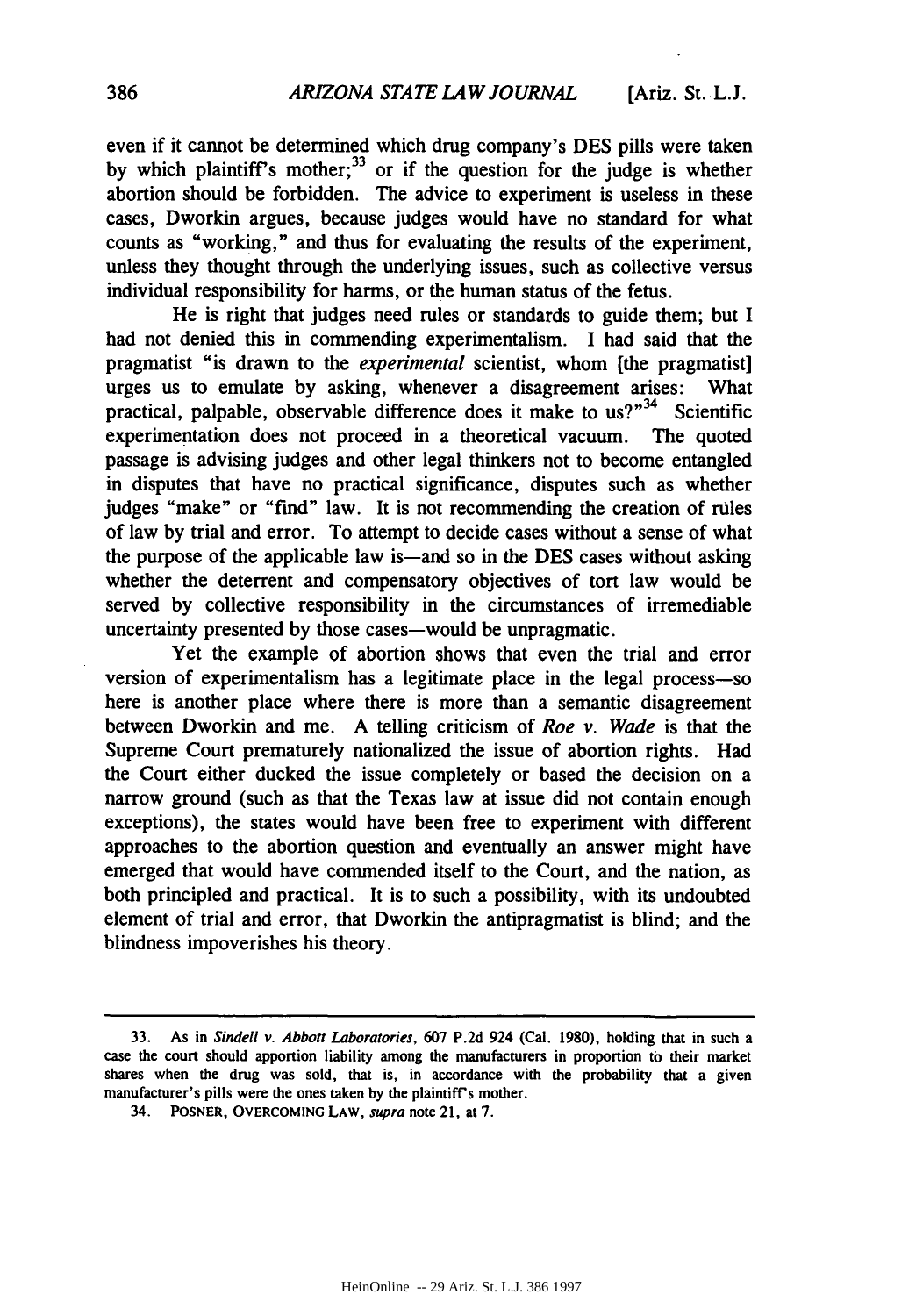#### III.

**I** said earlier that Dworkin's was one way of doing law. But it is not the best way. It is too abstract for a case-based legal system. It might do better in a regime of "abstract review" such as one finds in the constitutional courts of central Europe and occasionally in **U.S.** state supreme courts. Courts do abstract review when they determine the constitutionality of statutes before the statutes are applied-before there is a case in other words. The strength of the case system is its sensitivity to the particulars of a specific legal dispute. Attention to them at once educates the judges and deflects them from overgeneralization. The weakness of the case system is that the education is incomplete because the "facts" revealed **by** the record of a lawsuit are often inaccurate and rarely systematic. But the cure is not high theory. The theory to which Dworkinians ascend on their justificatory ladders is too abstract to decide cases. What judges *mainly* need is a better understanding of the practical consequences of their decisions. I also agree with Sunstein that a lot of theoretical disagreement in law can be elided **by** a search for low-lying common ground.<sup>35</sup> I add only that common ground is easier to find if the judges know the practical stakes of their decision. Most Americans, including most American judges, are pragmatists rather than ideologues, but to come up with pragmatic solutions they have to understand the empirical dimensions of the legal disputes that come before them for resolution. The well-known differences between male and female judges in their assessment of cases of sexual harassment are not due to theoretical differences. These judges are neither male chauvinists nor radical feminists. Their differences stem from different perceptions of the incidence and the psychological and other effects of such harassment.

It also helps in doing law to know a great deal of law rather than just a handful of exemplary cases. Law is like a language. It is as difficult to write well about law at the operating level without an intimate knowledge of it as it is to write well about China without knowing Chinese. It is no criticism of our most distinguished philosopher of law (save as he wishes to be more) that his legal palette is meager. Rarely does Dworkin venture outside the highly politicized domain of constitutional rights, and when he does the results are unimpressive. I mentioned his peculiar discussion of the *MacPherson* decision.<sup>36</sup> His article returns again and again to the DES cases, finally asking challengingly, "Should the judge try to decide whether

**<sup>35.</sup>** *See* **CASS R. SUNSTEIN, LEGAL REASONING AND POLITICAL CONFLICT 35-61 (1996)** ("Incompletely Theorized Agreements"); see also his reply to Dworkin in this issue, Cass R. Sunstein, *From Theory to Practice,* 29 ARIZ. ST. L.J. **389** (1997).

<sup>36.</sup> *See* supra note 6.